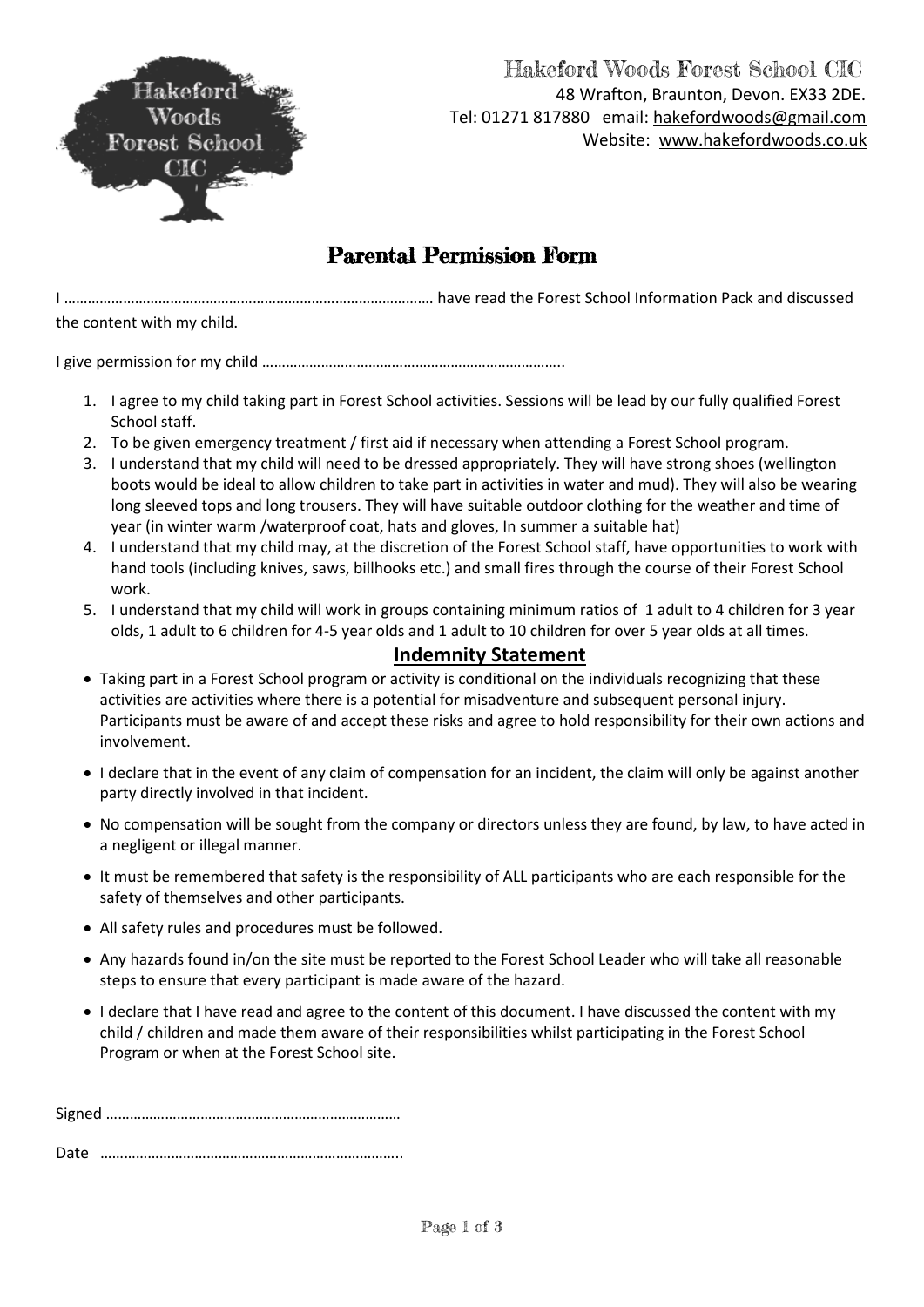## Hakeford Woods Forest School

## Medical Treatment Consent and Parental Consent Form

**In the event that your child should require hospital treatment, we require the following information: Please note that we will always try to contact parents and families prior to any hospital treatment.**

| <b>Child's Name</b>                                                                              |                                                                                                          |  |
|--------------------------------------------------------------------------------------------------|----------------------------------------------------------------------------------------------------------|--|
| <b>Date of Birth</b>                                                                             |                                                                                                          |  |
| <b>Home Address</b>                                                                              |                                                                                                          |  |
| <b>Parent/Carer</b>                                                                              |                                                                                                          |  |
| <b>Name</b>                                                                                      |                                                                                                          |  |
| <b>Telephone No.</b>                                                                             |                                                                                                          |  |
| Work/Mobile No.                                                                                  |                                                                                                          |  |
| <b>Email address</b>                                                                             |                                                                                                          |  |
| <b>Doctor</b>                                                                                    |                                                                                                          |  |
| <b>Name</b>                                                                                      |                                                                                                          |  |
| <b>Medical Centre</b>                                                                            |                                                                                                          |  |
| <b>Address</b>                                                                                   |                                                                                                          |  |
| insect stings.                                                                                   | Insect Stings. As an additional precaution we are required to ask you in more detail about allergies and |  |
| My child has never been stung by a bee or wasp                                                   |                                                                                                          |  |
| My child has been stung by a bee or wasp and made a normal recovery                              |                                                                                                          |  |
| My child has been stung by a bee or wasp and had an allergic reaction                            |                                                                                                          |  |
| If you answered yes to the final question we will contact you in order to obtain further details |                                                                                                          |  |
| I give permission for my child to have insect repellent applied if necessary                     |                                                                                                          |  |
| <b>Allergies</b>                                                                                 |                                                                                                          |  |
| My child has food allergies /allergies.<br>If Yes please detail below                            |                                                                                                          |  |
|                                                                                                  |                                                                                                          |  |
|                                                                                                  |                                                                                                          |  |
|                                                                                                  |                                                                                                          |  |
|                                                                                                  |                                                                                                          |  |
|                                                                                                  |                                                                                                          |  |